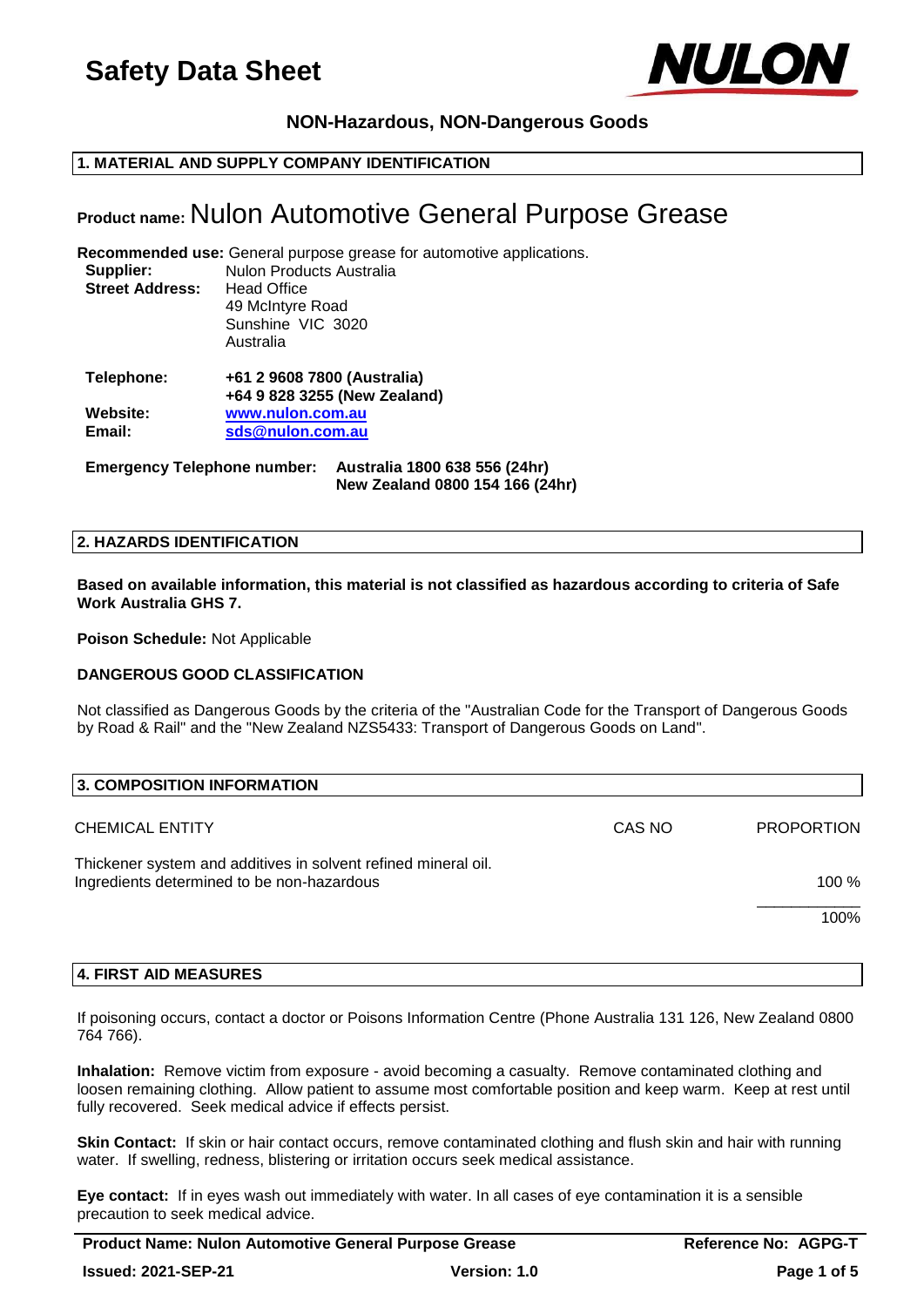

**Ingestion:** Rinse mouth with water. If swallowed, do NOT induce vomiting. Give a glass of water to drink. Never give anything by the mouth to an unconscious patient. If vomiting occurs give further water. Seek medical advice.

**PPE for First Aiders:** Wear safety shoes, overalls, gloves, safety glasses. Available information suggests that gloves made from nitrile rubber should be suitable for intermittent contact. However, due to variations in glove construction and local conditions, the user should make a final assessment. Always wash hands before smoking, eating, drinking or using the toilet. Wash contaminated clothing and other protective equipment before storing or re-using.

**Notes to physician:** Treat symptomatically.

## **5. FIRE FIGHTING MEASURES**

**Hazchem Code:** Not applicable.

**Suitable extinguishing media:** If material is involved in a fire use water fog (or if unavailable fine water spray), alcohol resistant foam, standard foam, dry agent (carbon dioxide, dry chemical powder).

**Specific hazards:** Combustible material.

**Fire fighting further advice:** On burning or decomposing may emit toxic fumes. Fire fighters to wear selfcontained breathing apparatus and suitable protective clothing if risk of exposure to vapour or products of combustion or decomposition.

## **6. ACCIDENTAL RELEASE MEASURES**

# **SMALL SPILLS**

Wear protective equipment to prevent skin and eye contamination. Avoid inhalation of vapours or dust. Wipe up with absorbent (clean rag or paper towels). Collect and seal in properly labelled containers or drums for disposal.

# **LARGE SPILLS**

Clear area of all unprotected personnel. Slippery when spilt. Avoid accidents, clean up immediately. Wear protective equipment to prevent skin and eye contamination and the inhalation of dust. Work up wind or increase ventilation. Cover with damp absorbent (inert material, sand or soil). Sweep or vacuum up, but avoid generating dust. Collect and seal in properly labelled containers or drums for disposal. If contamination of crops, sewers or waterways has occurred advise local emergency services.

#### **Dangerous Goods - Initial Emergency Response Guide No:** Not applicable

# **7. HANDLING AND STORAGE**

**Handling:** Avoid eye contact and repeated or prolonged skin contact. Avoid inhalation of dust.

**Storage:** Store in a cool, dry, well-ventilated place and out of direct sunlight. Store away from foodstuffs. Store away from incompatible materials described in Section 10. Store away from sources of heat and/or ignition. Keep container standing upright. Keep containers closed when not in use - check regularly for spills.

#### **8. EXPOSURE CONTROLS / PERSONAL PROTECTION**

**National occupational exposure limits:** No value assigned for this specific material by Safe Work Australia.

**Biological Limit Values:** As per the "National Model Regulations for the Control of Workplace Hazardous Substances (Safe Work Australia)" the ingredients in this material do not have a Biological Limit Allocated.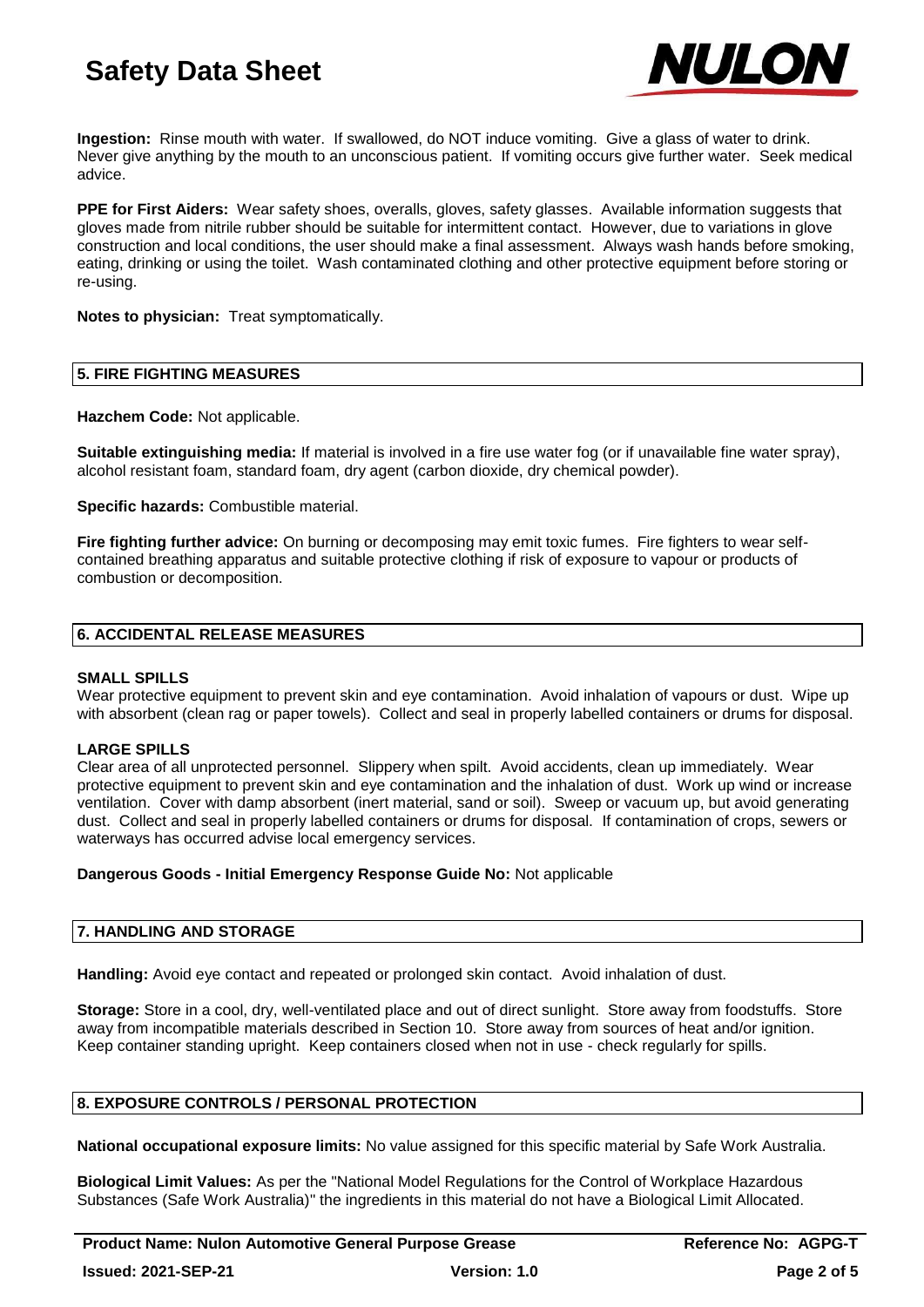

**Engineering Measures:** Natural ventilation should be adequate under normal use conditions.

**Personal Protection Equipment:** SAFETY SHOES, OVERALLS, GLOVES, SAFETY GLASSES.

Personal protective equipment (PPE) must be suitable for the nature of the work and any hazard associated with the work as identified by the risk assessment conducted.

Wear safety shoes, overalls, gloves, safety glasses. Available information suggests that gloves made from nitrile rubber should be suitable for intermittent contact. However, due to variations in glove construction and local conditions, the user should make a final assessment. Always wash hands before smoking, eating, drinking or using the toilet. Wash contaminated clothing and other protective equipment before storing or re-using.

**Hygiene measures:** Keep away from food, drink and animal feeding stuffs. When using do not eat, drink or smoke. Wash hands prior to eating, drinking or smoking. Avoid contact with clothing. Avoid eye contact and repeated or prolonged skin contact. Avoid inhalation of dust. Ensure that eyewash stations and safety showers are close to the workstation location.

#### **9. PHYSICAL AND CHEMICAL PROPERTIES**

| Form:   | Grease         |
|---------|----------------|
| Colour: | Light brown    |
| Odour:  | Characteristic |

**Solubility in water:** Insoluble **Density:** 0.88 g/cm3 @ 25°C **Relative Vapour Density (air=1):** N Av **Vapour Pressure (20 °C):** N Av **Flash Point (°C):** N App **Flammability Limits (%):** N App **Pour Point/Range (°C):** N Av **Boiling Point/Range (°C):** N Av **pH:** N App **Viscosity:** N Av **N** Av **Total VOC (q/Litre):** N Av **N** Av **Total VOC (g/Litre):** 

(Typical values only - consult specification sheet)  $N Av = Not available$ . N App = Not applicable

# **10. STABILITY AND REACTIVITY**

**Chemical stability:** This material is thermally stable when stored and used as directed.

**Conditions to avoid:** Elevated temperatures and sources of ignition.

**Incompatible materials:** Strong oxidizing substances. Strong acids. Strong bases.

**Hazardous decomposition products:** Oxides of carbon and nitrogen, smoke and other toxic fumes.

**Hazardous reactions:** No known hazardous reactions.

# **11. TOXICOLOGICAL INFORMATION**

No adverse health effects expected if the product is handled in accordance with this Safety Data Sheet and the product label. Symptoms or effects that may arise if the product is mishandled and overexposure occurs are:

#### **Acute Effects**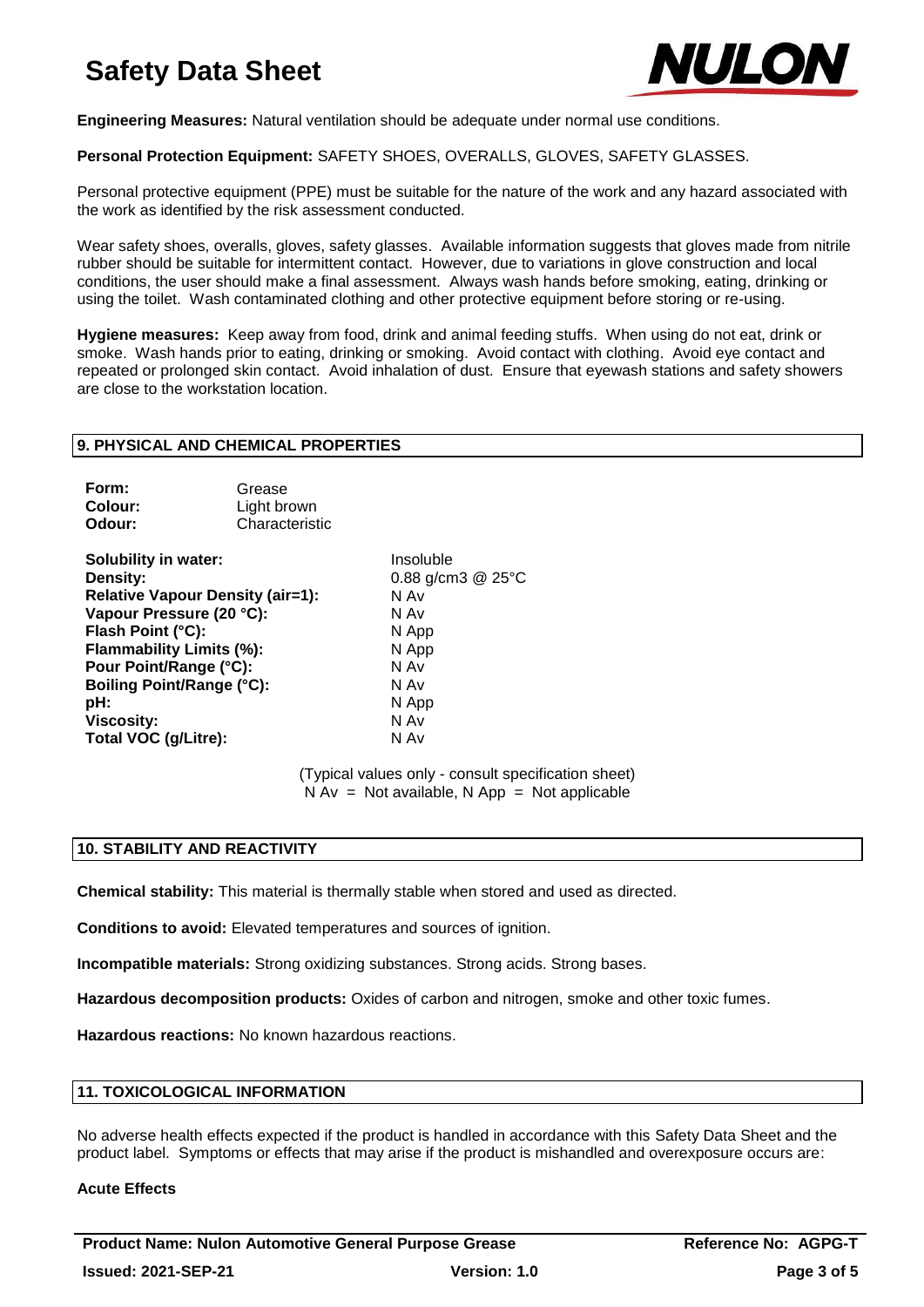

**Inhalation:** Material may be an irritant to mucous membranes and respiratory tract.

**Skin contact:** Contact with skin may result in irritation.

**Ingestion:** Swallowing can result in nausea, vomiting and irritation of the gastrointestinal tract.

**Eye contact:** May be an eye irritant. Exposure to the dust may cause discomfort due to particulate nature. May cause physical irritation to the eyes.

## **Acute toxicity**

**Inhalation:** This material has been classified as not hazardous for acute inhalation exposure. Acute toxicity estimate (based on ingredients):  $LC_{50} > 5.0$  mg/L for dust.

**Skin contact:** This material has been classified as not hazardous for acute dermal exposure. Acute toxicity estimate (based on ingredients):  $LD_{50} > 2,000$  mg/Kg bw

**Ingestion:** This material has been classified as not hazardous for acute ingestion exposure. Acute toxicity estimate (based on ingredients):  $LD_{50} > 2,000$  mg/Kg bw

**Corrosion/Irritancy:** Eye: this material has been classified as not corrosive or irritating to eyes. Skin: this material has been classified as not corrosive or irritating to skin.

**Sensitisation:** Inhalation: this material has been classified as not a respiratory sensitiser. Skin: this material has been classified as not a skin sensitiser.

**Aspiration hazard:** This material has been classified as not an aspiration hazard.

**Specific target organ toxicity (single exposure):** This material has been classified as not a specific hazard to target organs by a single exposure.

# **Chronic Toxicity**

**Mutagenicity:** This material has been classified as not a mutagen.

**Carcinogenicity:** This material has been classified as not a carcinogen.

**Reproductive toxicity (including via lactation):** This material has been classified as not a reproductive toxicant.

**Specific target organ toxicity (repeat exposure):** This material has been classified as not a specific hazard to target organs by repeat exposure.

# **12. ECOLOGICAL INFORMATION**

Avoid contaminating waterways.

**Acute aquatic hazard:** This material has been classified as not hazardous for acute aquatic exposure. Acute toxicity estimate (based on ingredients): > 100 mg/L

**Long-term aquatic hazard:** This material has been classified as not hazardous for chronic aquatic exposure. Non-rapidly or rapidly degradable substance for which there are adequate chronic toxicity data available OR in the absence of chronic toxicity data, Acute toxicity estimate (based on ingredients): >100 mg/L, where the substance is not rapidly degradable and/or BCF  $<$  500 and/or log K<sub>ow</sub>  $<$  4.

**Ecotoxicity:** No information available.

**Persistence and degradability:** No information available.

**Bioaccumulative potential:** No information available.